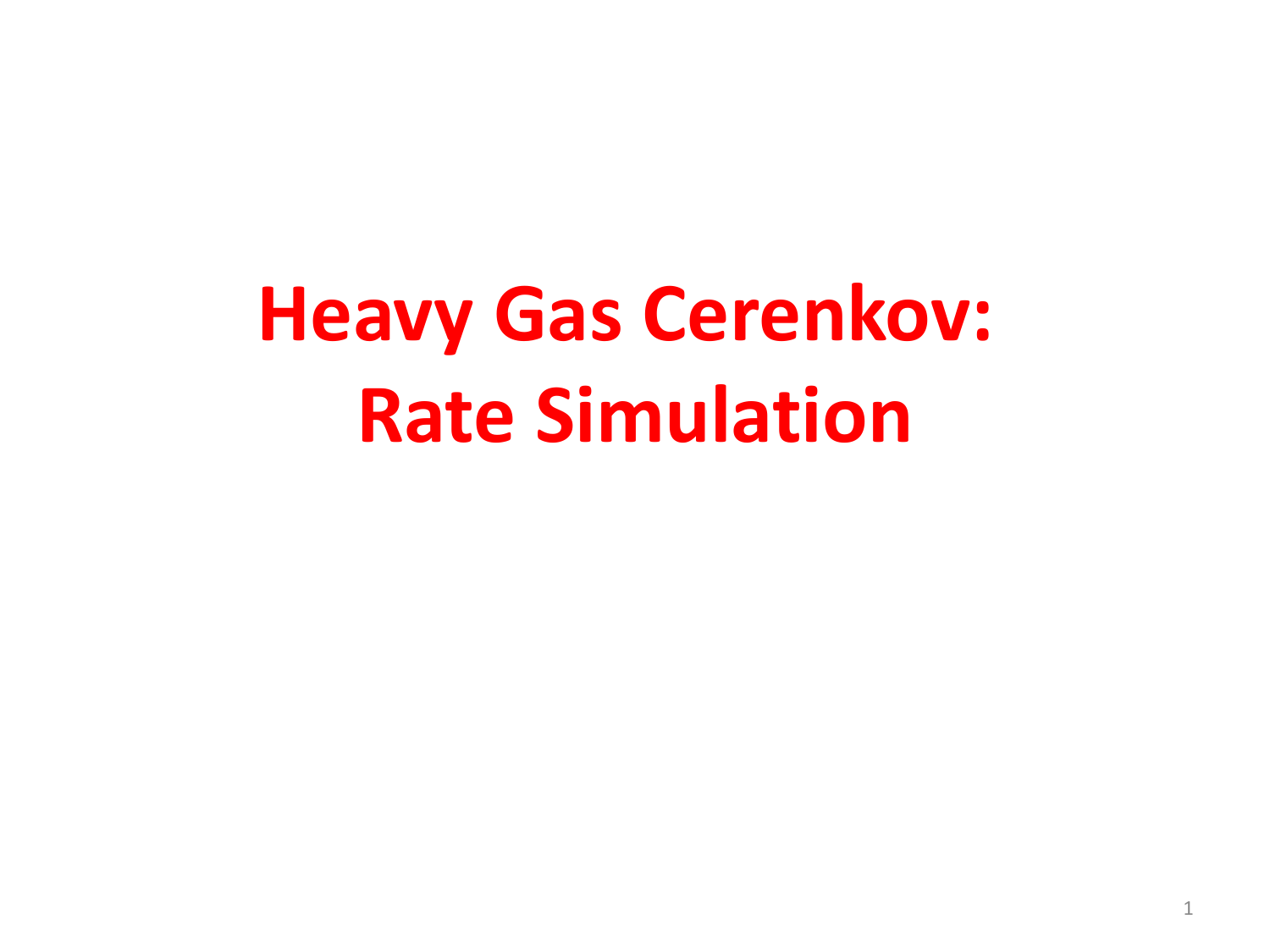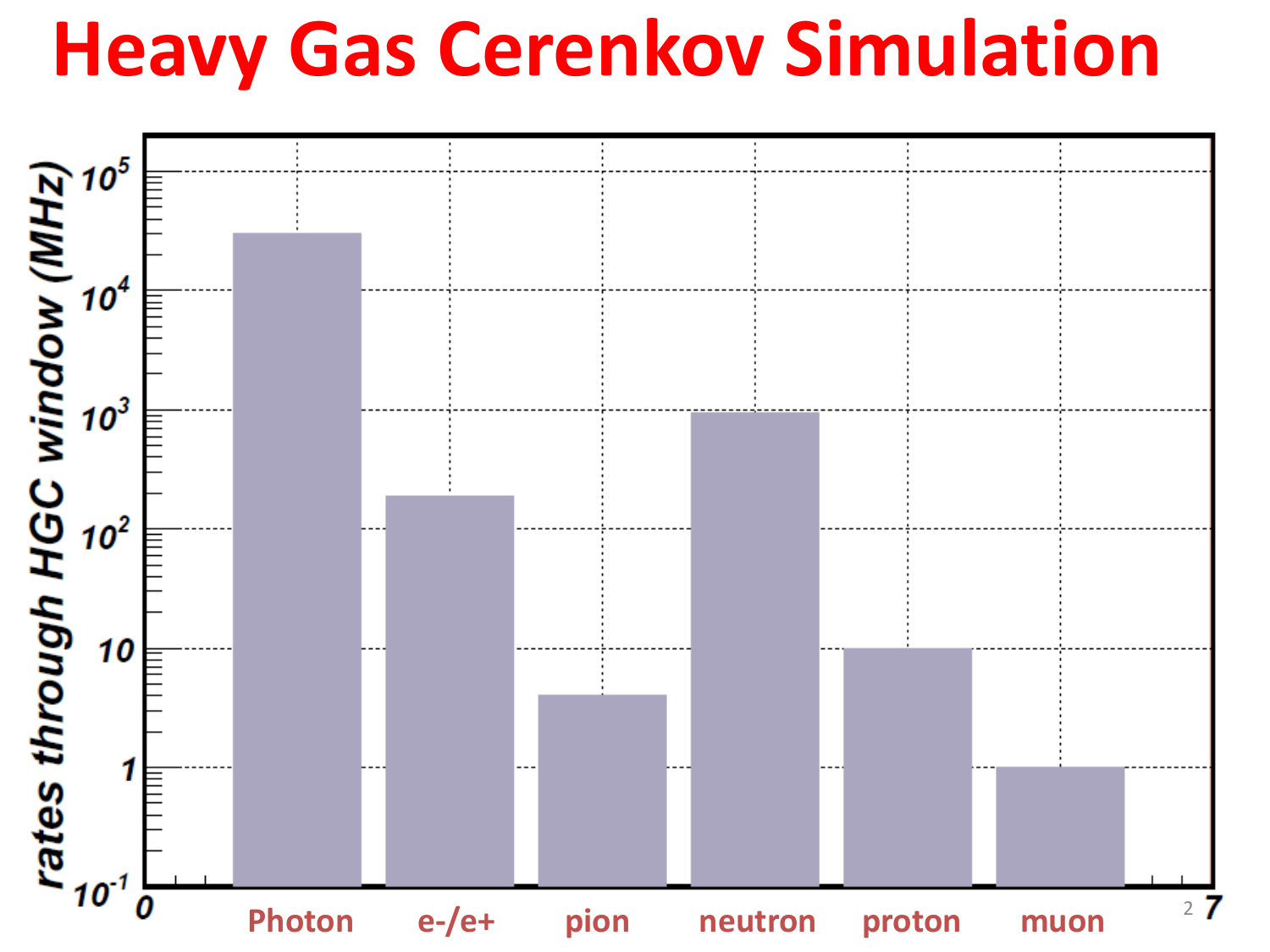**Number of optical-photons per event, EM Background**

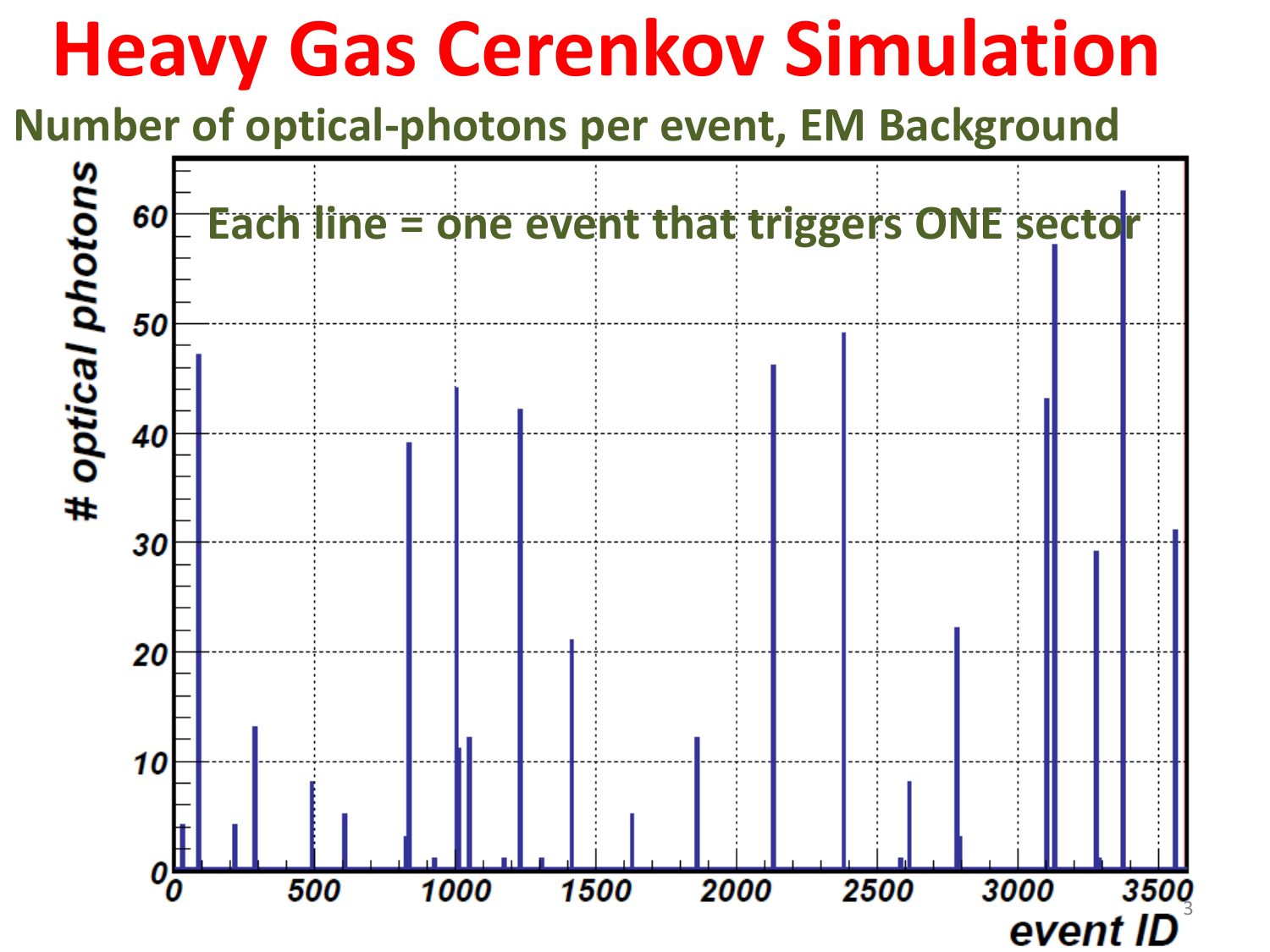- **Pion Cerenkov Threshold: 2.2 GeV**
- **Kaon Cerenkov Threshold: 7.6 GeV**
- **Electron Cerenkov Threshold: ~ 8MeV**

#### **EM Background Rates per sector in MHz**

|                                                  | 1 pe or more | 2 pe or more | 4 pe or more |
|--------------------------------------------------|--------------|--------------|--------------|
| <b>EM background</b><br>rate                     | 0.97         | 0.81         | 0.75         |
| <b>EM background</b><br>rate with thin<br>window | 1.10         | 0.94         | 0.80         |

**Thin window = upstream thin window of the HG Cerenkov**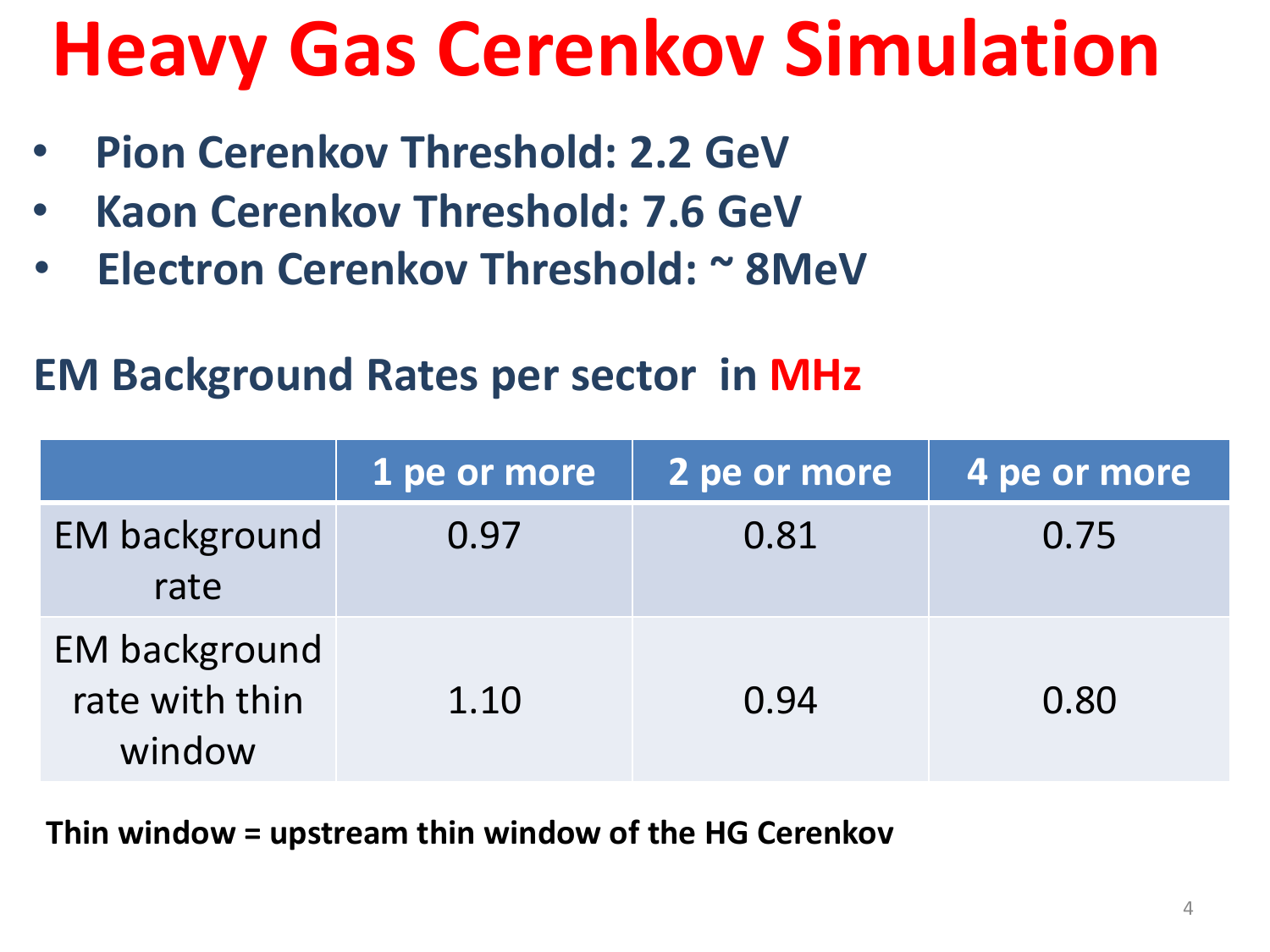- **Pion Cerenkov Threshold: 2.2 GeV**
- **Kaon Cerenkov Threshold: 7.6 GeV**
- **Electron Cerenkov Threshold: ~ 8MeV**

#### **Target Background Rates from pion per sector in kHz**

| Trig.              | pi0   | pi0 up | pi0<br>down | pi+  | pi+ up | pi+<br>down | pi-  | pi- up | pi-<br>down | <b>Total</b> |
|--------------------|-------|--------|-------------|------|--------|-------------|------|--------|-------------|--------------|
| 1 pe<br>or<br>more | 27.54 | 22.13  | 31.52       | 2.29 | 4.77   | 4.10        | 2.51 | 4.14   | 4.07        | 103.07       |
| 2 pe<br>or<br>more | 25.41 | 17.71  | 27.05       | 1.84 | 3.74   | 3.21        | 1.97 | 3.30   | 3.01        | 87.24        |
| 4 pe<br>or<br>more | 23.04 | 13.19  | 22.36       | 1.5  | 3.13   | 2.64        | 1.57 | 2.85   | 2.49        | 72.77        |

**Up = upstream TARGET window Down = downstream TARGET window** <sup>5</sup>